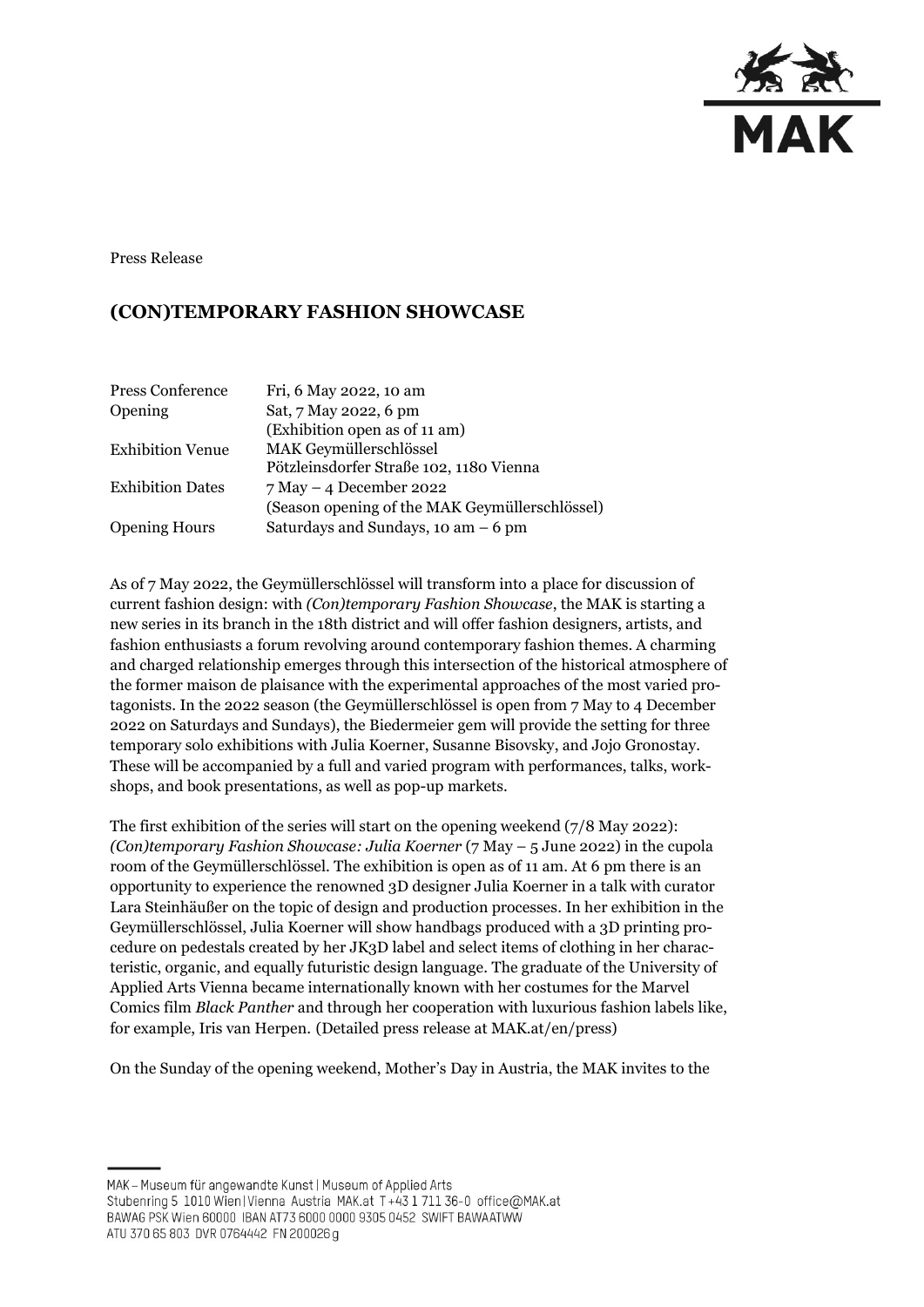

talk with international participants on the topic *DOES THE MUSEUM NEED FASHION OR DOES FASHION NEED THE MUSEUM?* (4.30 pm) and to the presentation of the book *Mein Kleiderkasten. Weibliche Lebensfreude bis ins hohe Alter* of the author Elizabeth Baum-Breuer (3 pm). A flower installation by Markus and His Flowers will ornament the Geymüllerschlössel over the entire weekend. Appropriate for Mother's Day, flowers "to go" can be purchased on location. In the event of pleasant weather, a pop-up market with Austrian designers like Margaret and Hermione, Miyagi, and Rendl, as well as a children's workshop with the un-tragbar collective on the theme of sustainable clothing will take place in the Schlosspark.

This is followed in June by the *(Con)temporary Fashion Showcase: Susanne Bisovsky*  (11 June – 28 August 2022) exhibition with the presentation of 13 ensembles. Undeterred by trends, the fashion creator has been working for three decades on the seemingly anachronistic image of a "beautiful Viennese lady," thus making clear her starting point for fashion: timeless, independent "Vienna chic" at a safe distance from the mainstream. She will present and sign her book *WIENER CHIC. Mode für eine große Stadt* (with contributions from Helmut Lang, Suzy Menkes, Barbara Vinken, Elisabeth Längle, and others), which was published in 2022, at the opening on 11 June at 6 pm

The third exhibition *(Con)temporary Fashion Showcase: Jojo Gronostay* (3 September – 4 December 2022), which will close the season in the Geyermüllerschlössel, shows an artistic work by Jojo Gronostay. In his video installation, he concerns himself with the *Sapeurs*—men and women in Brazzaville (Democratic Republic of the Congo) who wear designer suits and combine their clothing with religious elements, presenting themselves choreographed in the public space. At the same time, the work takes the Eurocentric perception of fashion that is at the foundation of historical collection holdings of clothing in museums of applied arts like those of the MAK as a theme. Jojo Gronostay won the fashion prize of the city of Vienna in 2021 with his label DWMC − DEAD WHITE MEN'S CLOTHES. He has been represented in the MAK Design Lab since 2019 with his pieces at the intersection of fashion and art.

The Geymüllerschlössel in Pötzleinsdorf has already been maintained by the MAK as a branch since 1965. Built in 1808, commissioned by the merchant prince and financier Johann Jakob Geymüller (1760–1834) as a "summer building," it is today one of the few places in Austria that offers faithful insight into the diversity of Biedermeier furnishings art. In addition to the 160 permanently exhibited old Viennese clocks from the collection of Franz Sobek, Empire and Biedermeier furniture from the collection of the MAK complement the valuable overall impression of the Geymüllerschlössel. In the park of the maison de plaisance, both the sculptural ensemble *Der Vater weist dem Kind den Weg* [The Father Shows the Way to His Child] by Hubert Schmalix (1996/97) and James Turrell's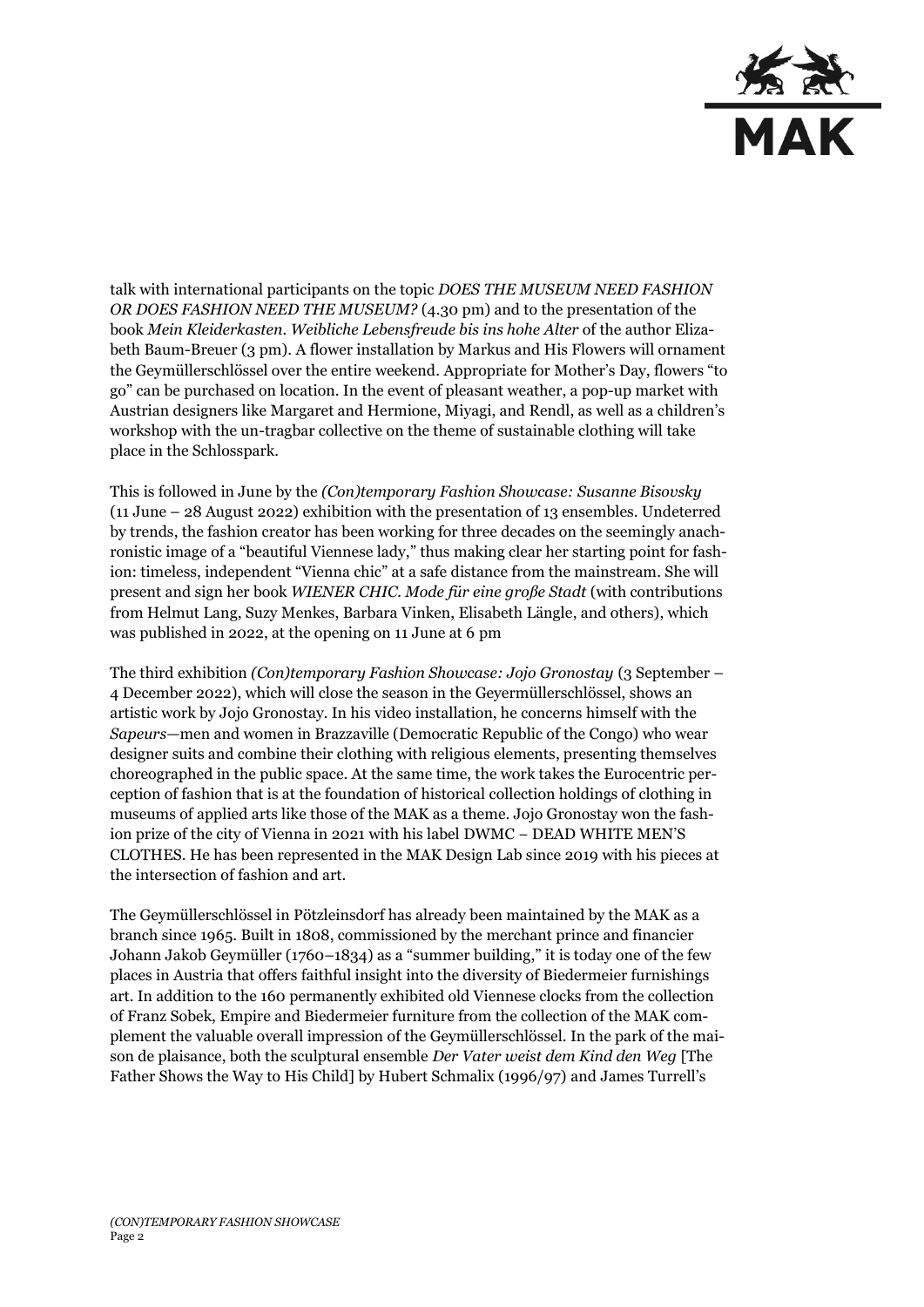

skyspace *The Other Horizon* (1998/2004) provide a contemporary aspect in the dialog with the past.

## **Program overview of** *(Con)temporary Fashion Showcase***:**

#### **Saturday, 7 May**

**6 pm: Exhibition opening of** *(Con)temporary Fashion Showcase: Julia Koerner* with a talk on design and production processes with **Julia Koerner** and curator Lara Steinhäußer

Only to be seen on this weekend is a **flower installation** by Markus and His Flowers

## **Also planned in the event of pleasant weather**

**11 am – 6 pm: Flowers to go** by Markus and His Flowers and **a pop-up market in the Schlosspark** with lingerie, swim and sportswear by Austrian designers: Margaret and Hermione, Miyagi, and Rendl

#### **3 – 9 pm: Music and drinks**

**7 pm: Concert** by Rosa Rendl

#### **Sunday, 8 May**

#### **3 pm: Book presentation** *Mein Kleiderkasten. Weibliche Lebensfreude bis ins hohe Alter* with Elizabeth Baum-Breuer

# **4.30 pm: Talk** *DOES THE MUSEUM NEED FASHION OR DOES FASHION NEED THE MUSEUM?*

(in English) Kaat Debo (Director & Chief Curator, MoMu – Fashion Museum Antwerp) Camille Boyer (Head of Austrian Fashion Association) Lilli Hollein (General Director and Artistic Director, MAK) Julia Koerner (Designer)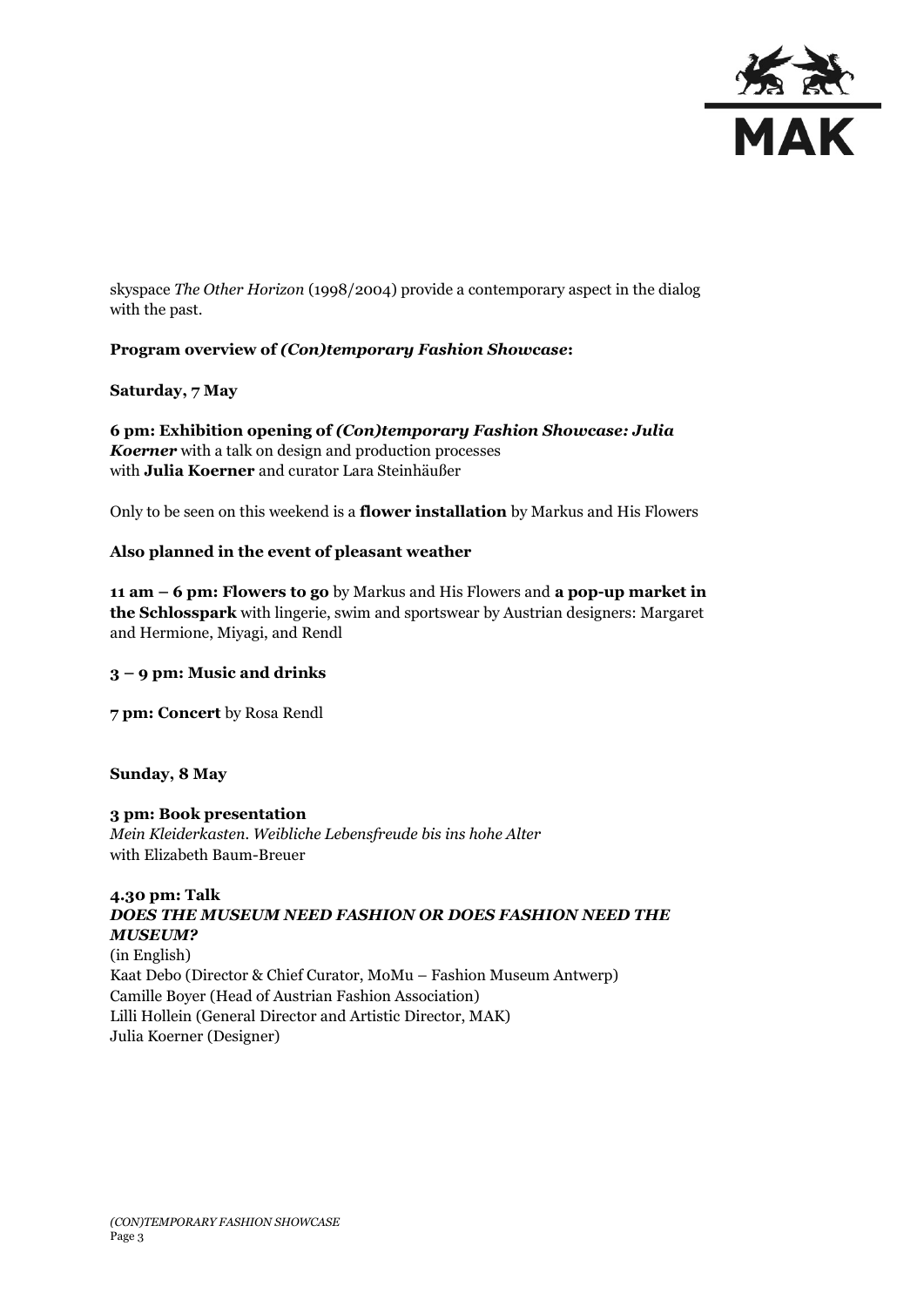

### **Also planned in the event of pleasant weather**

**2 – 5 pm: open children's workshop in the park** with the un-tragbar collective

**11 am – 6 pm: Flowers to go** by Markus and His Flowers and **a pop-up market in the Schlosspark** with lingerie, swim and sportswear by Austrian designers: Margaret and Hermione, Miyagi, and Rendl

Detailed press texts on the exhibitions in the context of the *(Con)temporary Fashion Showcase* will be continually updated at MAK.at/en/press.

Continually updated details on the program at mak.at/en/contemporaryfashion

Press photos on the exhibition are available for download at MAK.at/en/press.